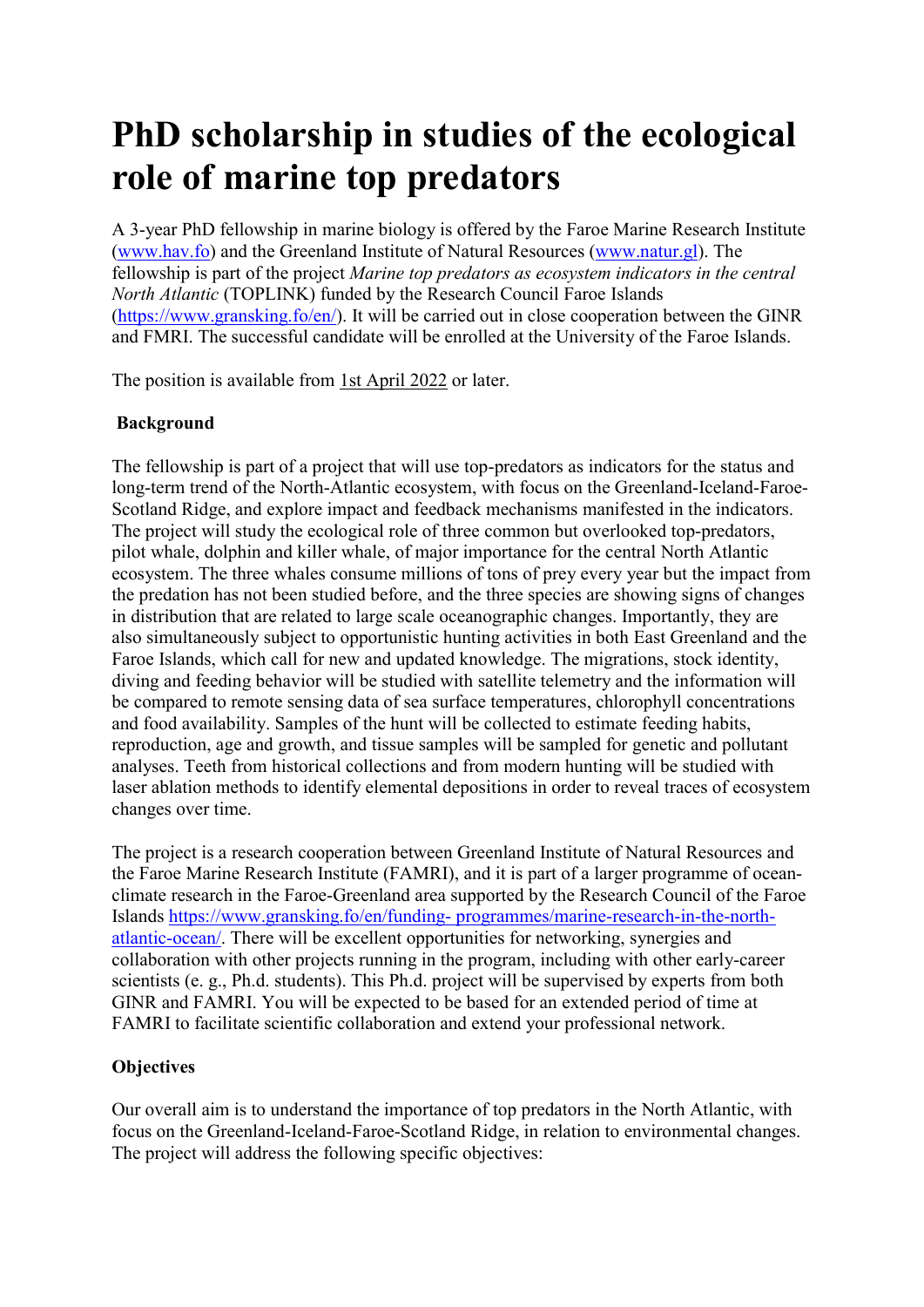- Study the movements of the whales and the drivers behind the movements
- Determine the short-term feeding habits and the longer-term changes and trends in prey consumption
- Distill the changes in life history parameters
- Assess the predation pressure exerted by the top predators
- Explore potential connections of toothed whales between Greenland and Faroe Islands along the Greenland-Iceland-Faroe-Scotland Ridge

## **Methods**

It is the plan to deploy a number of satellite transmitters on pilot whales, dolphins and killer whales in East Greenland and the Faroe Islands. The instrumentations will be done opportunistically when whales are within reach, with small boats rented from local hunters/fishermen or research boats. The technique is fully developed in other oceans and we have 30 years of experience with the methods. Tracks from instrumented whales will be used for habitat analysis based on remote sensing data of sea surface temperature, mixed layer depth, chlorophyll a concentration and, to the extent data are available, also with density distribution of prey items (fish and squid, including species of interest for fisheries).

Samples of whales will be collected from the ongoing hunt in the Faroe Islands and in East Greenland. The samples will include stomach content, reproductive material, teeth and a selection of tissue samples. The stomach samples will be used for determination of prey during the latest feeding event. Tissue samples will allow for more long-term detection of trophic level by stable isotope, or compound stable isotope analysis, as well as fatty acid analysis. Reproductive material will be used for assessing current and historic reproductive parameters that can be used for comparison with data from elemental analyses of tooth depositions. Teeth will be used for age estimation and for tracking signals of conditional changes in ecology and how it is manifested in the life history.

Most of the methods for analysis of biological samples are standard methods but new experimental methods for examining growth deposition in teeth of whales will also be applied. Teeth are metabolically inert once formed and provide an archive of isotopic signatures. The annual deposition of dentine and cementum in the teeth may act as chemical markers reporting on the surrounding habitat of the owner of the tooth. The toothed whales thus provide a unique possibility to study past environmental changes due to their long age and their large distribution range. The detailed examination of tooth deposition will be compared with present and historical changes in oceanographic conditions in the North Atlantic.

#### Responsibilities and qualifications

For this project we are looking either for a student with a good data science background who will be trained by the supervisors in conducting field work, sampling hunted whales and tagging whales with satellite transmitters.

You must have a two-year master's degree (120 ECTS points) or a similar degree with an academic level equivalent to a two-year master's degree.

This project will provide the student with a wide range of skills in studies of marine mammals and their functioning in the marine environment. The student will be trained in analyses of samples of biological material from marine mammals as well as with field work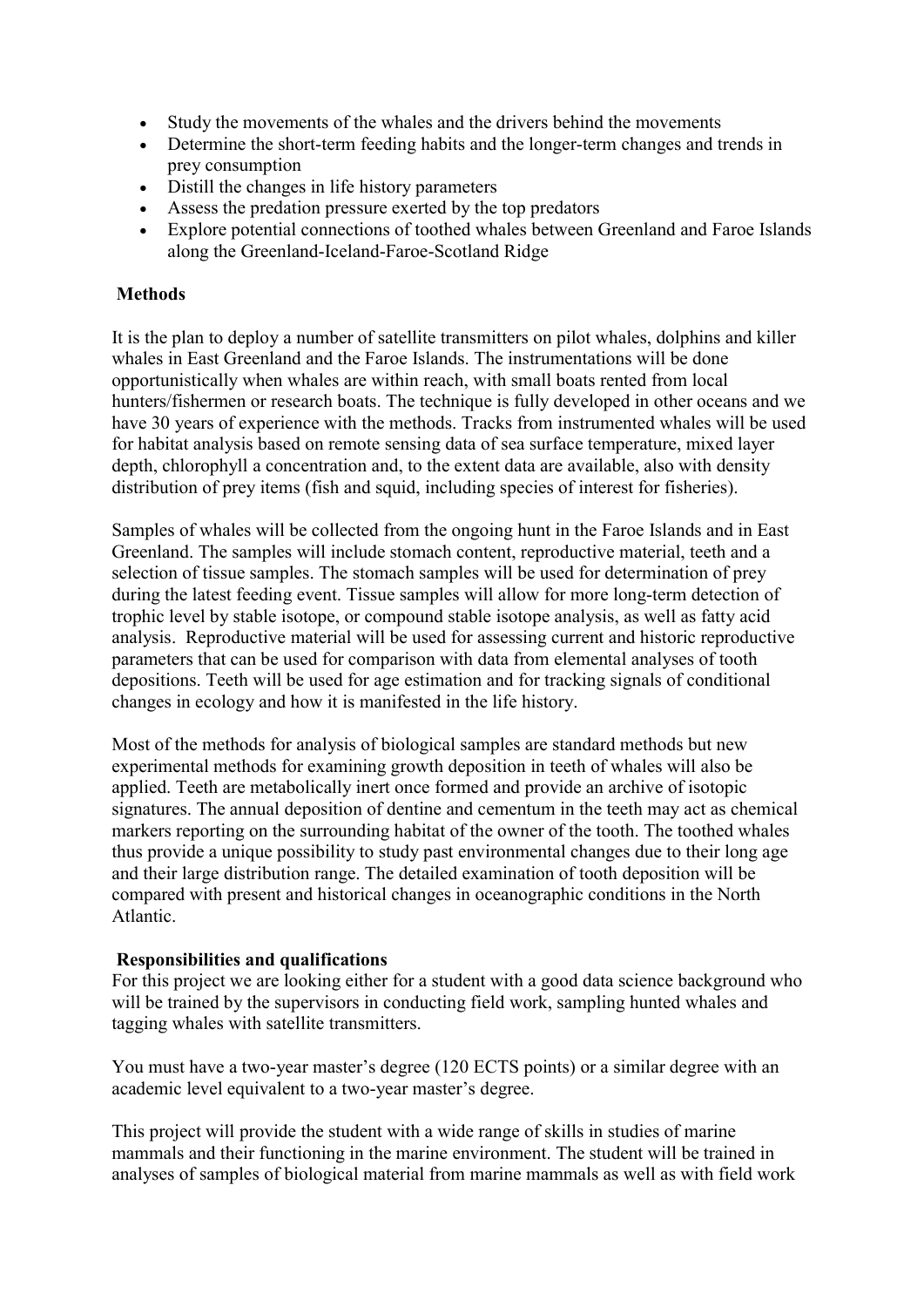on tagging marine mammals. The student will also benefit from close collaboration with the group at GINR and Aarhus University that study life history in dental material from toothed whales.

The student will be a member of the biologist group at both the Faroe Marine Research Institute and the Greenland Institute of Natural Resources. The student will also have the opportunity to take a number of courses during the fellowship.

Through project collaborators/supervisors the student will also have the opportunity to develop a network of national and international collaborators in the general study area. The student will also attend and contribute to the program of regular departmental seminars and discussion groups as well as National and International conferences to support the general development as a scientist. The student will be encouraged to write scientific papers for publication during the PhD. This will be a major benefit to their career and they will be well supported through this process by the experienced supervisory team.

## Approval and Enrolment

The scholarship for the PhD degree is subject to academic approval, and the candidate will be enrolled in a general degree program at University of the Faroe Islands.

#### We offer

The Faroe Marine Research Institute and the Greenland Institute of Natural Resources are leading technical institutes studying and monitoring living marine resources in the North Atlantic. They are recognized for the excellence of their research, education, innovation and scientific advice. We offer a rewarding and challenging job in an international environment. We strive for academic excellence in an environment characterized by collegial respect and academic freedom tempered by responsibility.

#### Salary and appointment terms

The appointment will be based on the collective agreement with the Danish Confederation of Professional Associations. The allowance will be agreed upon with the relevant union. The period of employment is 3 years.

Starting Date will be mutually agreed with the successful candidate in the first half of 2022.

The PhD candidate will be working from the Faroe Marine Research Institute with extensive field trips to East Greenland and shorter training trips to Denmark. It is assumed that the candidate will be living in the Faroe Islands during the fellowship.

#### Further information:

Is available from **Professor Mads Peter Heide-Jørgensen**, GINR, *mhj@ghsdk.dk*, or Head of Department for Birds and Mammals, GINR, biologist Fernando Ugarte, feug@natur.gl